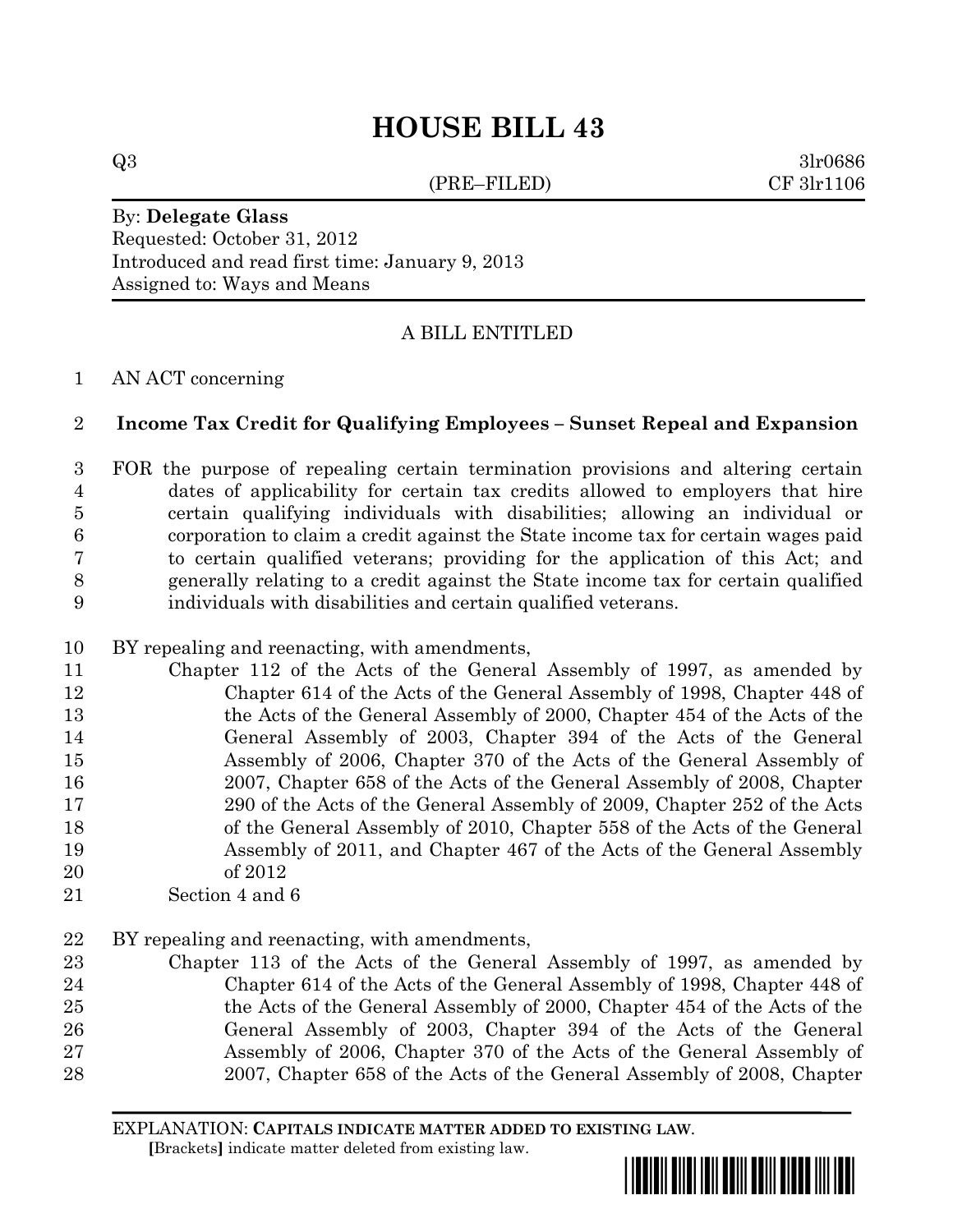| $\mathbf{1}$    | 290 of the Acts of the General Assembly of 2009, Chapter 252 of the Acts              |
|-----------------|---------------------------------------------------------------------------------------|
| $\overline{2}$  | of the General Assembly of 2010, Chapter 558 of the Acts of the General               |
| 3               | Assembly of 2011, and Chapter 467 of the Acts of the General Assembly                 |
| 4               | of 2012                                                                               |
| 5               | Section 4 and 6                                                                       |
| $6\phantom{.}6$ | BY repealing and reenacting, with amendments,                                         |
| $\overline{7}$  | Article - Tax - General                                                               |
| 8               | Section 10-704.7                                                                      |
| 9               | Annotated Code of Maryland                                                            |
| 10              | (2010 Replacement Volume and 2012 Supplement)                                         |
| 11              | SECTION 1. BE IT ENACTED BY THE GENERAL ASSEMBLY OF                                   |
| 12              | MARYLAND, That the Laws of Maryland read as follows:                                  |
| 13              | Chapter 112 of the Acts of 1997, as amended by Chapter 614 of the Acts of             |
| 14              | 1998, Chapter 448 of the Acts of 2000, Chapter 454 of the Acts of 2003, Chapter       |
| 15              | 394 of the Acts of 2006, Chapter 370 of the Acts of 2007, Chapter 658 of the          |
| 16              | Acts of 2008, Chapter 290 of the Acts of 2009, Chapter 252 of the Acts of 2010,       |
| 17              | Chapter 558 of the Acts of 2011, and Chapter 467 of the Acts of 2012                  |
| 18              | SECTION 4. AND BE IT FURTHER ENACTED, That this Act shall be                          |
| 19              | applicable to all taxable years beginning after December 31, 1996 [but before January |
| 20              | 1, 2016]; provided, however, that the tax credit under $\S$ 21–309 of the Education   |
| 21              | Article, as enacted under Section 1 of this Act, shall be allowed only for employees  |
| ດດ              | hived an an after October 1, 1007 flut before July 1, 2012; and previded further that |

**HOUSE BILL 43**

 hired on or after October 1, 1997 **[**but before July 1, 2013; and provided further that any excess credits under § 21–309 of the Education Article may be carried forward and, subject to the limitations under § 21–309 of the Education Article, may be applied as a credit for taxable years beginning on or after January 1, 2016**]**.

 SECTION 6. AND BE IT FURTHER ENACTED, That, subject to the provisions of Section 4 of this Act, this Act shall take effect October 1, 1997. **[**It shall remain in effect for a period of 15 years and 9 months and at the end of June 30, 2013, with no further action required by the General Assembly, this Act shall be abrogated and of no further force and effect.**]**

 **Chapter 113 of the Acts of 1997, as amended by Chapter 614 of the Acts of 1998, Chapter 448 of the Acts of 2000, Chapter 454 of the Acts of 2003, Chapter 394 of the Acts of 2006, Chapter 370 of the Acts of 2007, Chapter 658 of the Acts of 2008, Chapter 290 of the Acts of 2009, Chapter 252 of the Acts of 2010, Chapter 558 of the Acts of 2011, and Chapter 467 of the Acts of 2012**

 SECTION 4. AND BE IT FURTHER ENACTED, That this Act shall be applicable to all taxable years beginning after December 31, 1996 **[**but before January 1, 2016**]**; provided, however, that the tax credit under § 21–309 of the Education Article, as enacted under Section 1 of this Act, shall be allowed only for employees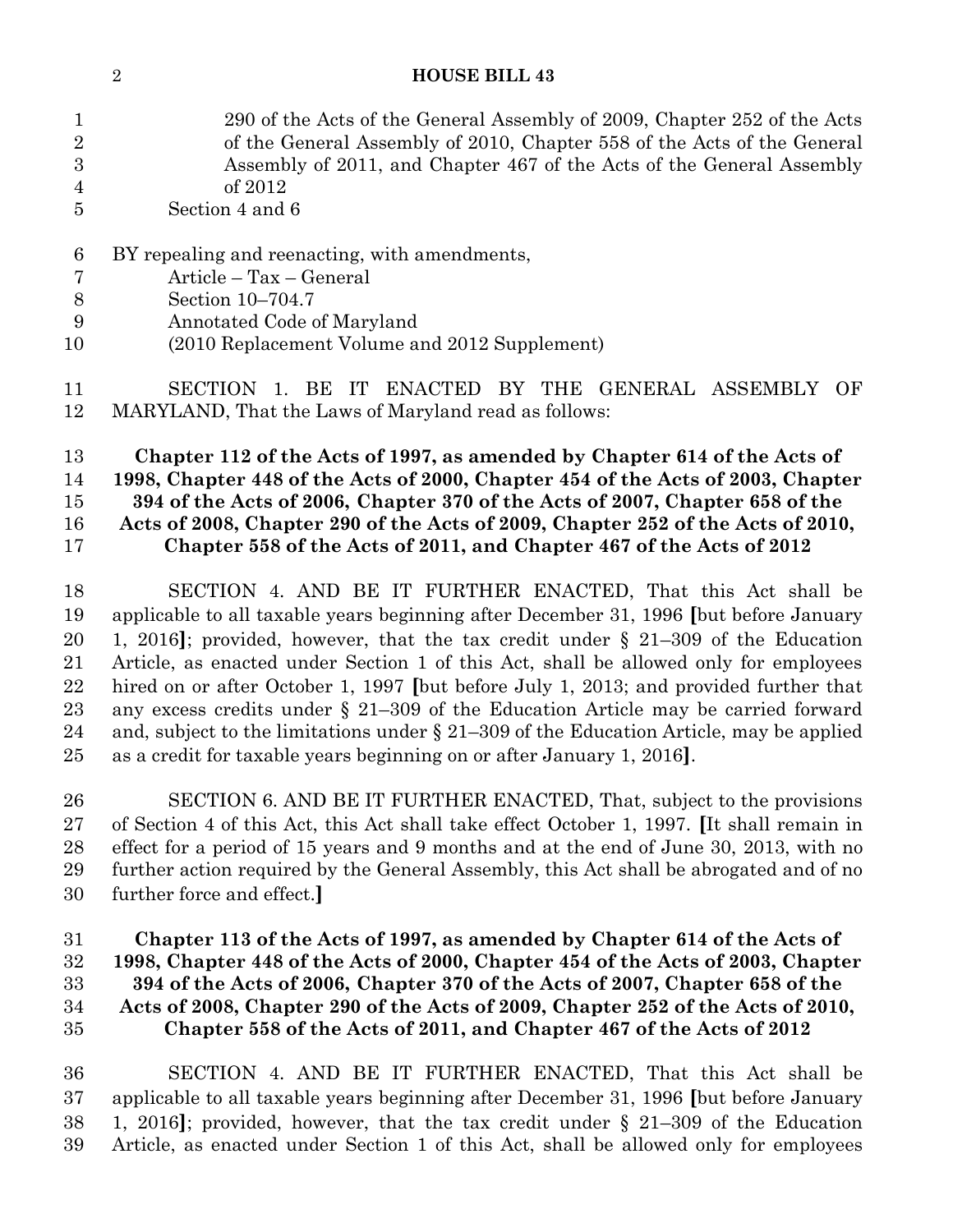#### **HOUSE BILL 43** 3

 hired on or after October 1, 1997 **[**but before July 1, 2013; and provided further that any excess credits under § 21–309 of the Education Article may be carried forward and, subject to the limitations under § 21–309 of the Education Article, may be applied as a credit for taxable years beginning on or after January 1, 2016**]**.

 SECTION 6. AND BE IT FURTHER ENACTED, That, subject to the provisions of Section 4 of this Act, this Act shall take effect October 1, 1997. **[**It shall remain in effect for a period of 15 years and 9 months and at the end of June 30, 2013, with no further action required by the General Assembly, this Act shall be abrogated and of no further force and effect.**]**

 SECTION 2. AND BE IT FURTHER ENACTED, That the Laws of Maryland read as follows:

**Article – Tax – General**

10–704.7.

 **(A) (1) IN THIS SECTION, "QUALIFIED VETERAN" MEANS AN INDIVIDUAL CERTIFIED BY THE DEPARTMENT OF LABOR, LICENSING, AND REGULATION WHO:**

 **(I) 1. SERVED ON ACTIVE DUTY IN THE ARMED FORCES OF THE UNITED STATES FOR AT LEAST 180 DAYS; OR**

 **2. WAS DISCHARGED OR RELEASED FROM ACTIVE DUTY IN THE ARMED FORCES OF THE UNITED STATES FOR A SERVICE–CONNECTED DISABILITY; AND**

 **(II) IS A MEMBER OF A FAMILY THAT RECEIVED SUPPLEMENTAL NUTRITION ASSISTANCE UNDER THE FEDERAL FOOD AND NUTRITION ACT OF 2008 FOR AT LEAST 3 MONTHS DURING THE 12–MONTH PERIOD PRIOR TO THE INDIVIDUAL'S HIRING DATE.**

 **(2) "QUALIFIED VETERAN" INCLUDES A DISABLED VETERAN CERTIFIED BY THE DEPARTMENT OF LABOR, LICENSING, AND REGULATION WHO IS ENTITLED TO COMPENSATION FOR A SERVICE–CONNECTED DISABILITY AND:**

 **(I) IS HIRED WITHIN 1 YEAR FROM THE DATE THE INDIVIDUAL WAS DISCHARGED OR RELEASED FROM ACTIVE DUTY IN THE ARMED FORCES OF THE UNITED STATES; OR**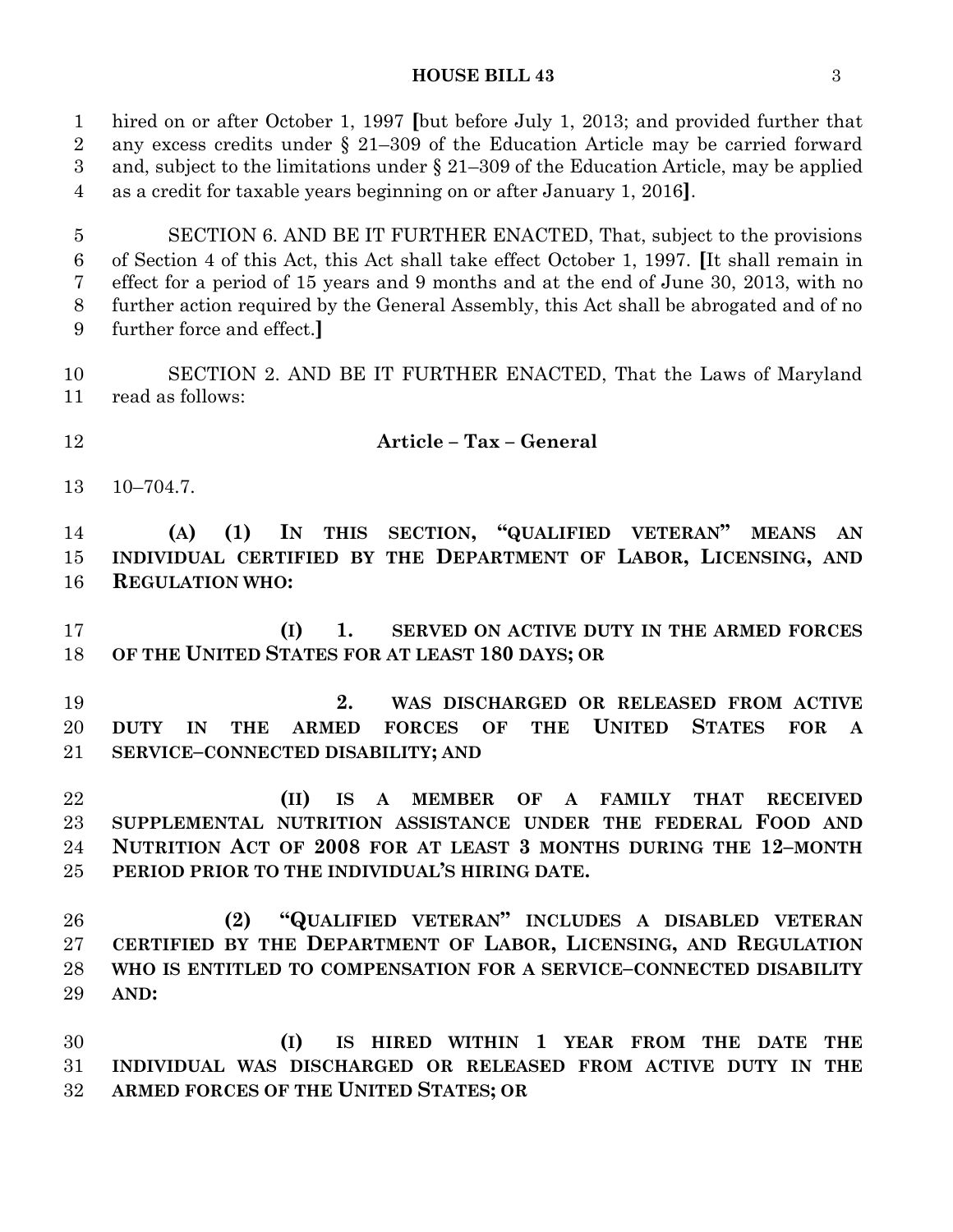#### **HOUSE BILL 43**

 **(II) HAS BEEN UNEMPLOYED FOR AT LEAST 6 MONTHS DURING THE 12–MONTH PERIOD PRIOR TO THE INDIVIDUAL'S HIRING DATE. [**(a)**] (B)** An individual or a corporation may claim a credit against the income tax for: (1) wages paid to a qualified employee with a disability; **[**and**]** (2) (i) child care provided or paid for by a business entity for the children of a qualified employee with a disability as provided under § 21–309 of the Education Article; or (ii) transportation provided or paid for by the business entity for a qualified employee with a disability as provided under § 21–309 of the Education Article**; AND (3) WAGES PAID TO A QUALIFIED VETERAN**. **[**(b)**] (C)** (1) An organization that is exempt from taxation under § 501(c)(3) or (4) of the Internal Revenue Code may apply the credit under this section: (i) as a credit against income tax due on unrelated business taxable income as provided under §§ 10–304 and 10–812 of this title; or (ii) as a credit for the payment to the Comptroller of taxes that the organization: 19 1. is required to withhold from the wages of employees under § 10–908 of this title; and 21 2. is required to pay to the Comptroller under § 10–906(a) of this title. (2) If the credit allowed under this subsection in any taxable year exceeds the sum of the State income tax otherwise payable by the organization for that taxable year and the taxes that the organization has withheld from the wages of 26 employees and is required to pay to the Comptroller under  $\S$  10–906(a) of this title for the taxable year, the organization may apply the excess as a credit under paragraph (1)(i) or (ii) of this subsection in succeeding taxable years for the carryforward period provided in § 21–309 of the Education Article. (3) The Comptroller shall adopt regulations to provide procedures for claiming and applying credits authorized under paragraph (1)(ii) of this subsection.